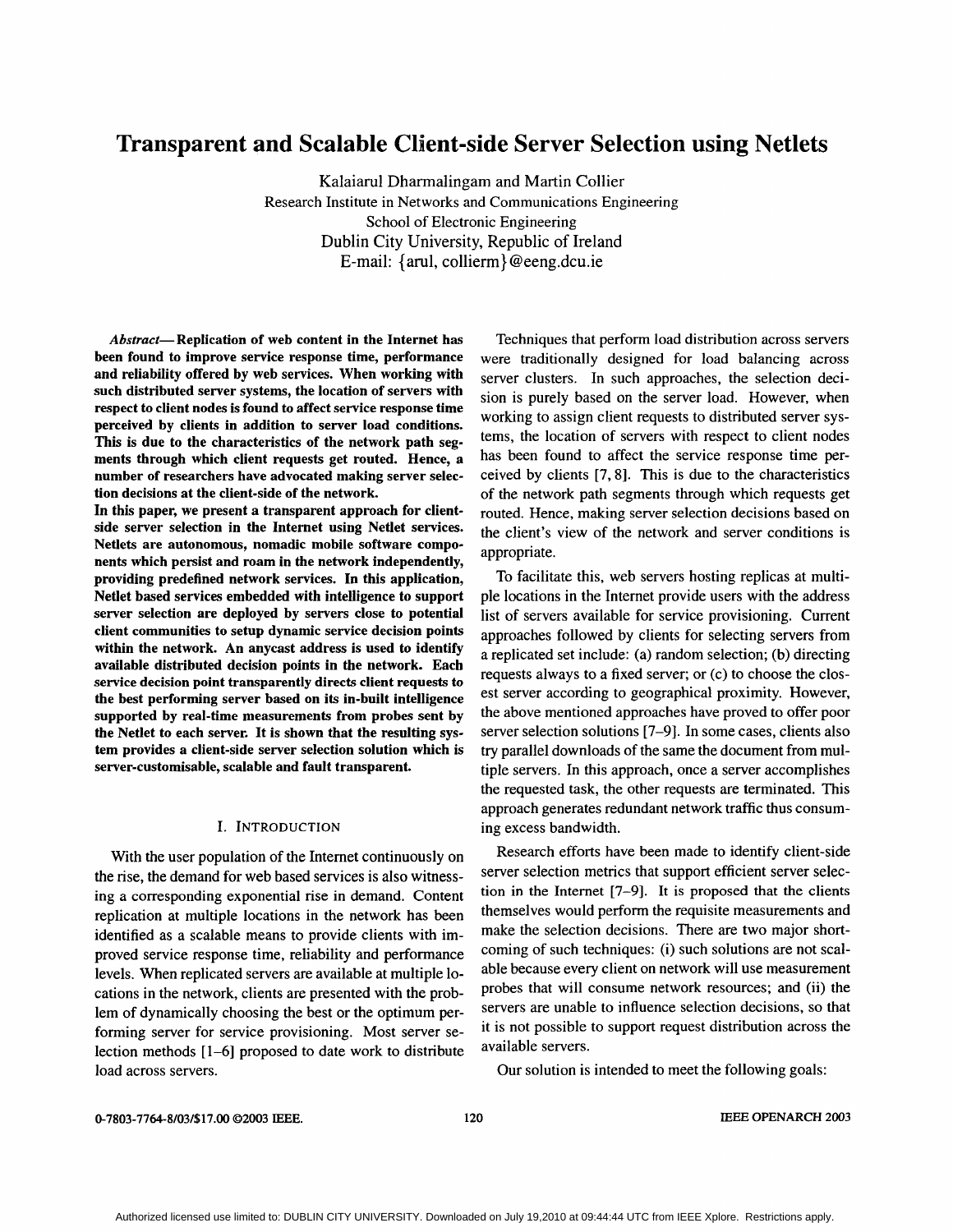- **Load Distribution:** it provides a mechanism to distribute client requests for content among multiple, possibly geographically dispersed, servers;
- **Client-side based Service Decision:** assigning requests to a specific server occurs close to a client, to maximise service responsiveness;
- **Server Customised Selection Techniques:** the selection of a server is based on metrics supplied by the servers, allowing eg., load balancing or link bandwidth probing to be performed;
- Scalability: avoiding the use of measurement probes generated by individual clients, and employing aggregated set of measurements that can be used for client communities;
- **Demand-based Service Support:** providing selection services at those locations where potential client communities for the service exist;
- **Service Location Transparency:** clients request content from a single address, so that the operation of scheme is completely transparent to the client; and
- **Fault Transparency:** the solution is robust, with no single point of failure.

The requirement to allow server access based on **a** single address may be met in one of two ways: (i) redirection from a primary server; or (ii) use of anycast addresses. Neither solution can meet all of the above requirements. Our solution is to deploy a virtual primary server across multiple nodes of the network, which is identified using an anycast address. This virtual primary server is implemented using Netlets, a mobile agent based network service component [10, 11].

In section.II we describe the related work. Section.III presents the solution overview. We describe the mechanism of transparent server selection using Netlets in sections IV and V. Supporting architectural design features for the Netlets based approach is presented in.VI. Section VI11 presents experimental results and section **IX** concludes the article. The rest of the paper is organised as follows.

# 11. RELATED WORK

Approaches proposed to solve the task of selecting the best performing server from a set of geographically dispersed replicated servers can be categorised based on the location at which the selection decision is performed. Popular techniques available for server selection in the Internet are: (a) server-side  $[2]$ ; (b) network supportive  $[1,3-6]$ ; and (c) client-side [12].

The commonly used server-side technique in the Internet is the HTTP Redirect [2] scheme. In this, a busy server redirects the client to resubmit the request to another server. This approach generates additional network traffic and causes increased latency.

In the network supportive schemes, the network nodes (for example DNS servers, router, active nodes) act as the service distribution points for client requests. The DNS aliasing scheme [I] stores multiple IP addresses for a single site in its local DNS table and directs requests in a round-robin fashion. The major problem with this scheme is that it is not capable of determining the availability of a given server. This is because intermediate name servers cache the resolved name-to-IP-address mapping thus allowing changes in DNS information to propagate slowly through the network. Consequently, failed servers continue to receive requests, resulting in e.g., HTTP failures to endusers. Furthermore, if in case **of** a DNS failure the replicas become inaccessible.

In [13], Moore et al. described the SONAR approach for server selection. In this, clients when presented with a list of server replicas consults the nearby SONAR server for knowing the closest replica. The closest replica is selected based on the proximity of the replicas from the SONAR server. The disadvantages with this approach are: (i) client nodes must be aware of the SONAR protocol; and (ii) increased server selection latency due to additional interaction between the client and the **SONAR** server. This approach is similar to the DNS based approach, hence the cost of setting up SONAR servers purely for proximity measurement in the Internet is not justified. Furthermore, the HOP counts based approaches for server selection has proved to provide poor selection performance *[7,9].* 

Anycast based schemes were proposed to provide network supportive server selection techniques. Anycasting is defined in [3] as: "a service which provides a stateless best effort delivery of an anycast datagram to at least one host, and preferably only one host, which serves the anycast address". IP anycast [3] is a network service that allows a client to connect to the nearest of the receivers that share the same anycast address. "Nearest" is defined in terms of network distance metrics.

The plain anycast protocol was used by Engel et al. **[4]** to demonstrate server selection based on network distance metrics, typically HOP counts. However, it has been proved that metrics based on network distances has less correlation with server response time and network delay  $[7, 9]$ .

A variant of the plain anycast approach, referred to as

**0-7803-7764-8/03/\$17.00 92003 IEEE. 121** IEEE **OPENARCH 2003**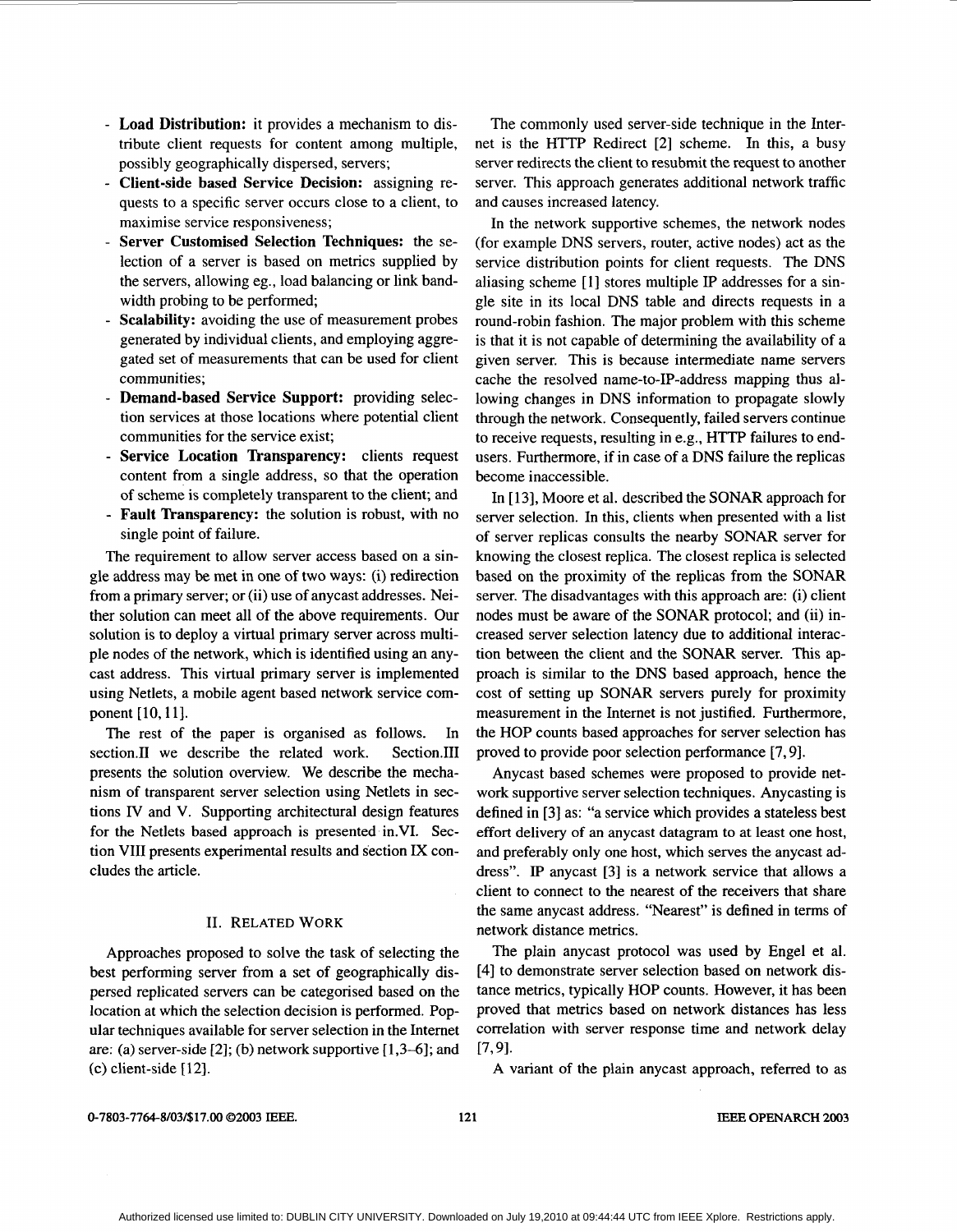the "active anycast" *[5],* employed active nodes as routers to perform load distribution across replicated servers. A limitation of this approach is that every active node must collect metrics from each replicated server for selection decisions. Furthermore, in the case where there are no active nodes along the path of a flow, requests are automatically routed to the closest server of the group as in the plain anycast scheme.

A modified DNS based approach was described in *[6],*  where anycast resolvers present at DNS nodes are used to perform load distribution across replicated servers that share an anycast address. The selection decision was based on locally maintained performance data about individual replicas. This approach will not scale to a large set of anycast services, because DNS servers must collect performance data about each potential server groups in the Internet.

All the above mentioned approaches serve to balance the load across servers and do not take into account the location of clients and network conditions. However, when working with distributed server systems, the location of servers with respect to client nodes have been found to affect the service response times perceived by clients  $[7, 8, 12]$ . In  $[12]$ , a modified web browser referred to as the smart client, was used to perform server selection. This client software downloads an applet supplied by the service provider to realise service-specific routing. This approach creates increased network traffic due to applet downloads and the corresponding communications which ensue between the applet and the servers.

#### 111. **SOLUTION OVERVIEW**

A solution based on Netlets which meets the goals listed in section I will now be presented. We use the Netlet services [ 10,111 for providing the service decision points, referred to collectively as the Virtual Primary Server, within the network. The location of decision points is shown in Fig. 1 for our approach and the approaches of  $[1-6]$ .

Netlets are autonomous, nomadic mobile software components which persist and roam in the network independently, providing predefined network services. The Netlets network uses the mobile agent paradigm to realise an Active Network architecture. The Netlet Node offers support for composition and execution of Netlet based network services. A more detailed discussion of the Netlets approach and the architecture of the Netlet node can be found in [ 10,111.

The reference architecture that we employ to demonstrate our solution is shown in Fig. 2. We assume a het-



erogeneous network environment in which both active and legacy routing nodes exist. Netlet based services embedded with intelligence to support server selection are deployed by servers close to potential client communities to setup dynamic service decision points within the network. We refer to those network services that support server selection as the director services. Each service decision point transparently directs client requests to the best performing server based on its in-built intelligence supported by realtime measurements that are performed between itself and server replicas. We propose to deploy director services based on user demand. The exact location and the number of director services present in a network is dictated by the location of the relevant communities of interest in the network.



Fig. 2: Replicated Servers and Communities of Interest

**0-7803-7764-8/03/\$17.00 92003 IEEE. 122 IEEE OPENARCH 2003**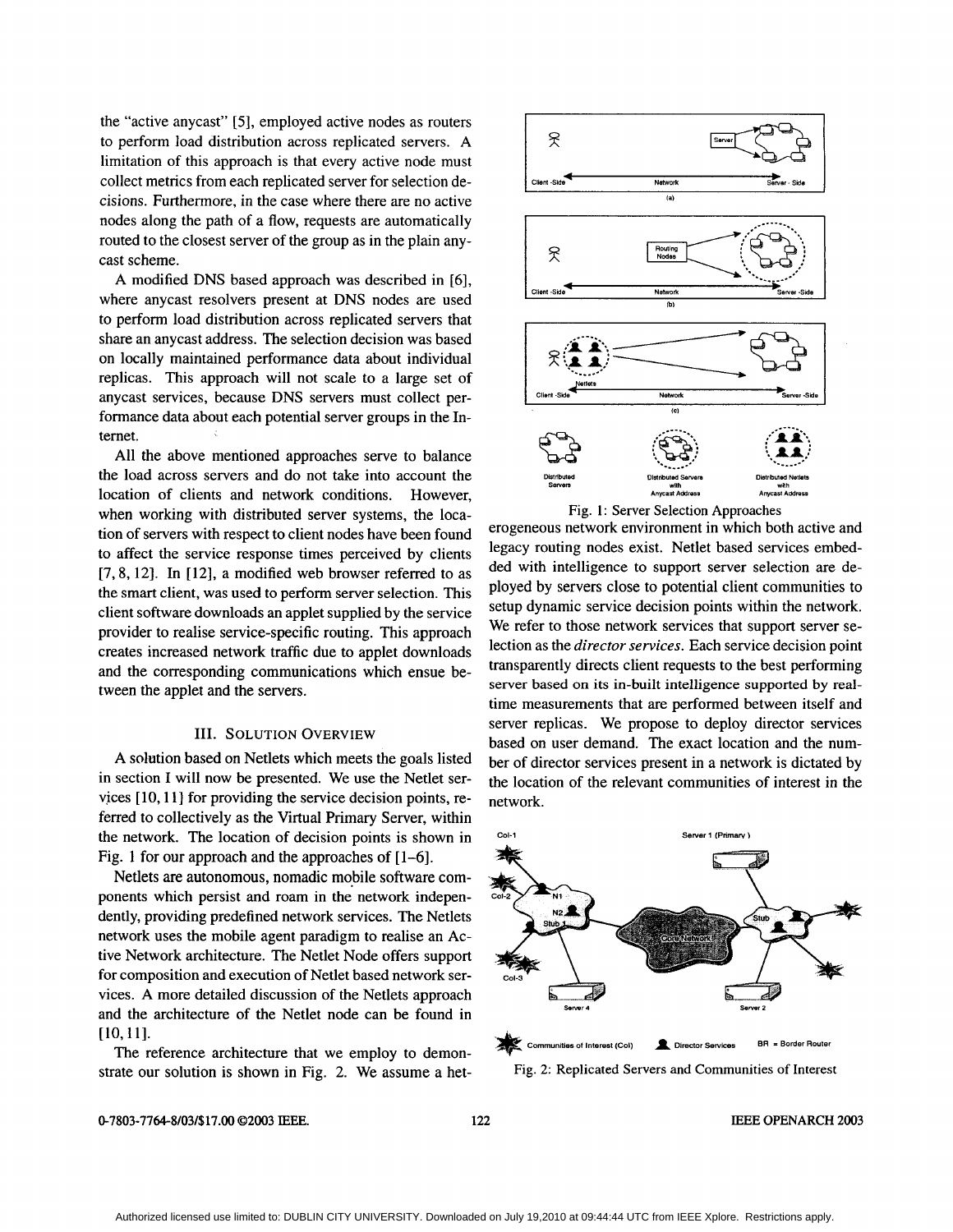Note that the Netlets architecture has a wider set of applications than the problem of transparent server selection [14-17]. Hence, the justification for installing Netlet support at network nodes is not just to provide network services for server selection, but to host other mobile agent or active network based solutions.

# Iv. DYNAMIC SETUP OF VIRTUAL PRIMARY SERVER

# *A. Anycast based Director Services*

Anycast addresses are used to represent distributed server groups in the Intemet. Web sites hosting replicated servers advertise an anycast address instead of the individual IP addresses that correspond to server replicas. This approach has been adapted by anycast based server selection schemes **[3-51.** 

In the Netlets based approach to server selection, we propose to share an anycast address among the Netlet based director services (i.e., inherently the Netlet node at which the service operates) that act as service decision points and with the primary content server. Clients are only aware of the director service location rather than the individual server replicas. Consequently, client requests that correspond to anycast addresses are automatically routed to the closest service decision point rather than directly to a server.



Fig. 3: Address Sharing in the Netlet Scheme

The representation of address sharing in the Netlet based scheme is shown in Fig. 3. The director services share an anycast address, while the replicated servers have distinct IP addresses. The primary server shares the anycast address with director services and also has a distinct IP address. This feature of binding two addresses to the primary server, allows a client request to get automatically routed to a server if no service decision points exist close to its location.

#### *B. Service Deployment*

The mobile and autonomous property of service code in the Netlets architecture avoids manual intervention for service deployment. To introduce service selection support at multiple points in the network, the director service is informed with the address list of nodes requiring service. This Netlet then autonomously migrates to each node and installs service thus avoiding centralised deployment schemes and generating less network traffic. Methods to find exact locations to providing director service support and the scheme to discover active nodes at those locations are presented in section.VI.

# *C. Registration of Director Services at Netlet Nodes*

When a director service is deployed at a Netlet node, this service requests the local node: (i) to register for receiving client requests that correspond to the anycast address for which the Netlet holds the permission; and (ii) to advertise routes for the anycast address.

The concept of virtual host and interfaces used by **IP**  aliasing can be used to register director services at a Netlet node. IP Aliasing is simply a mechanism that enables a single physical or virtual network port to assume responsibility for more than one IP address. For example, in a linux based router, a simple command such as, *ifconfig eth0:<virtual interface number > <anycast ip> <netmusk>* can be used for this purpose. By using this feature a Netlet node will be able to support multiple director services simultaneously. New routes to anycast addresses can be advertised as part of normal routing table updates.

# v. SERVER SELECTION USING DIRECTOR SERVICES



Fig. 4: Transparent Server Selection using Director Services

Below we describe the mechanism used to transparently direct client requests to the optimal server. For the example below, we assume that TCP is used as the transport protocol.

When a client wants to connect to a server, the client performs a name resolution query to the DNS server (step 1). The reply from the DNS node consists of an anycast address (step 2) which refers to the distributed server group.

0-7803-7764-8/03/\$17.00 ©2003 IEEE. 123 123 IEEE OPENARCH 2003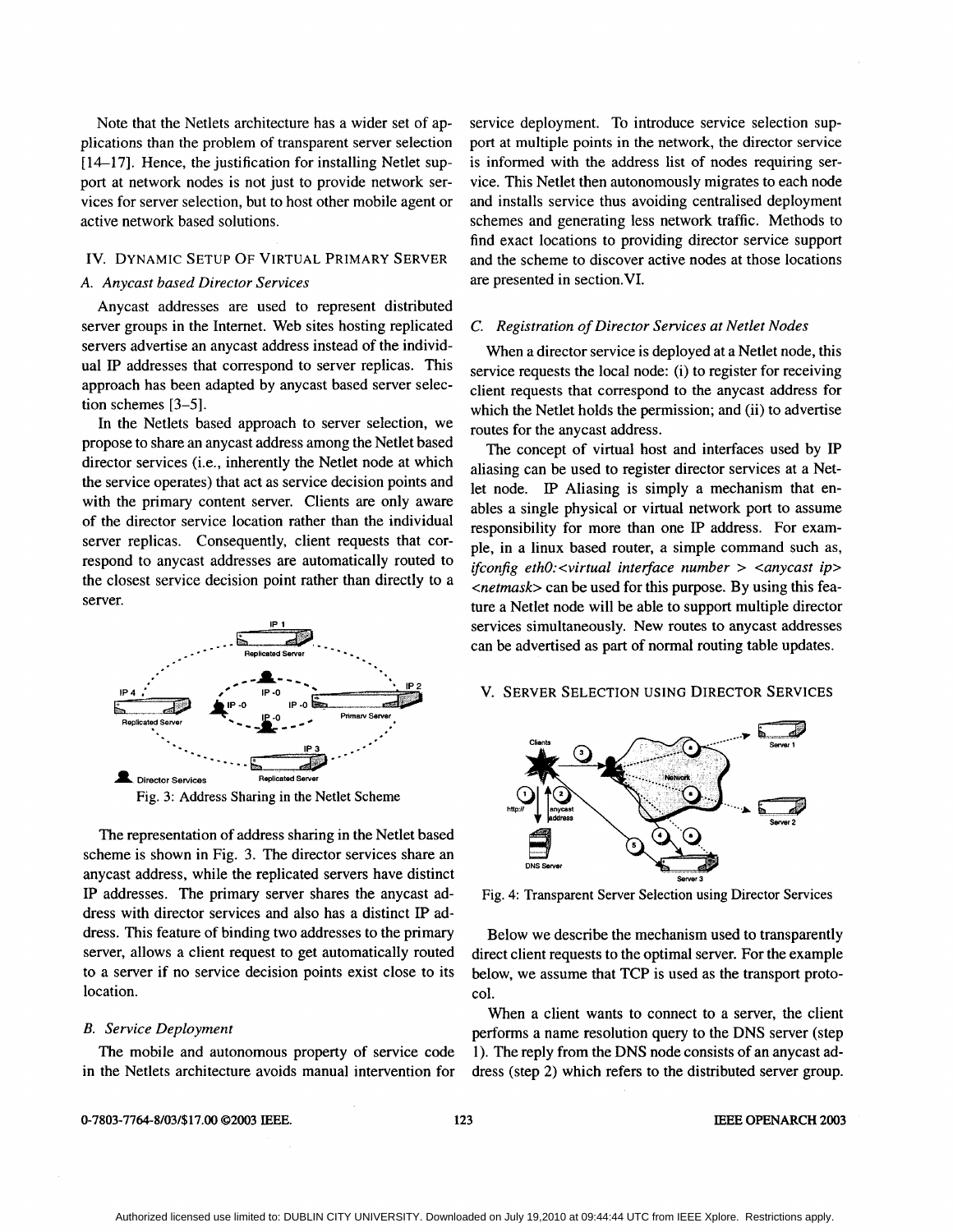The client sends a TCP SYN packet to this address to initiate a connection. This packet is automatically routed to the closest service decision point (i.e., director service) that corresponds to the server group (step3 in Fig. 4). On receiving the request, the director service selects the optimum server (step 4) based on selection metrics (step a). The selection metrics are described in section.VII1. Hence, the request is directed to the chosen server (for example server 3 as in Fig. 4).

Note that the SYN packet from the client has the anycast address as its destination address. Hence, a mechanism is required to direct the SYN packet transparently to the chosen server. One solution to this problem is to encapsulate the SYN packet within a unicast packet destined to the unicast address of the selected server. Unique protocol identifiers can be used to identify such encapsulated packets at the server end. The server on receiving the SYN packet replies with the SYN-ACK packet directly to the client based on the available destination address.

Stateful connections (step *5)* can then be maintained with the selected server using the approach described in [4]. In this approach, the server receiving the anycast packet pins the route for future packets originating from the client during that session to pass through the unicast address of the selected server. With modifications performed at the TCP/IP control blocks at the server side, when such packets are received, the IP block passes it to the request processing daemon. Stateful connections may be altematively maintained over UDP [4].

# VI. ARCHITECTURAL DESIGN FEATURES

In this section we discuss the architectural features required to support the Netlets based approach to server selection. This feature set includes: (i) a method to support discovery of locations requiring director service support; (ii) discovery of active nodes at those locations; and (iii) scalable routing for anycast addresses using unicast routing protocols.

#### *A. Communities of Interest*

A deployment scheme is required for distributing director services within the network. Analysis of access logs of various web servers have shown the existence of *communities of interest* in the Internet [ 18-20]. These are groups of clients which are responsible for generating a high proportion of 'the workload on servers and which are geographically close or under common administrative control. Servers should deploy director services close to such communities.

In [18], a network-aware method based on prefixes and netmask information gathered from Border Gateway Protocol (BGP) routing table snapshots was used to identify client clusters (referred as communities of interest in this paper) in the Intemet. The authors validated the BGP based technique to locate communities of interest by employing two approaches based on "domain name" and "traceroute". This technique gave good performance even when used with historical snapshot data.

The results from [18] based on globally collected web server logs show that 90% of communities have 100% of their clients topologically close to each other. It was also reported that around *5%* of communities accounted for the majority of the clients and for generating a high percentage of the workload on the web server (see Fig. *5).* This confirms earlier studies [19] that claim the existence of Zipflike distributions in a variety of web measurements.

By being able to locate communities of interest, servers will be able to provide transparent selection support to the majority of the client population that use the services. Remaining clients are served directly by the primary server. Since there are relatively few clients outside the communities of interest, this does not represent a major burden on the primary server. We adapt the above described BGP based technique to locate communities *of* interest present in the network to support director service deployment.



Fig. *5:* Cumulative Request Distribution Across Communities of Interest

### *B. Locating Hot Spot Nodes*

On locating communities of interest in the network, a discovery service is required to identify appropriate operation locations for the director services which utilises network resources efficiently. Due to the heterogeneous nature of the Internet, not all nodes in the Intemet will be

**0-7803-7764-8/03/\$17.00 a2003 EEE. 124 IEEE OPENARCH 2003**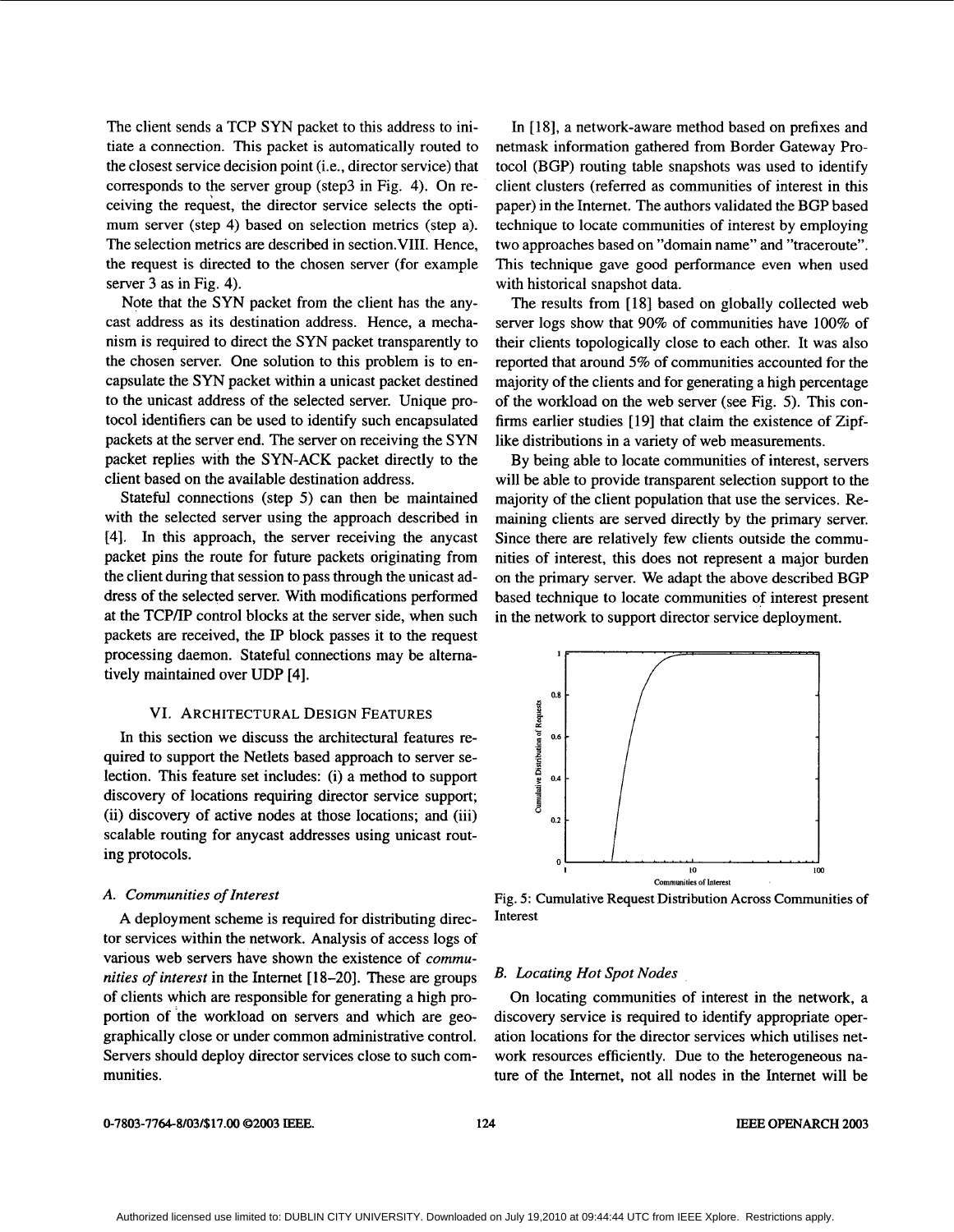active. Thus both active and non-active nodes are expected to coexist in the future. Hence, a discovery scheme to locate active nodes in the Internet is mandatory.

Currently available service discovery protocols such as Jini **[21], SLP [22]** have been developed for working with small network topologies, such as LAN networks. The DNS based scheme proposed below can be used to locate active network nodes present in the Internet.

# *DNS-based Discovery Scheme*

Domain Name System (DNS) servers support features to list existing hosts located within a domain. This feature can be exploited to discover active nodes present in a network domain. The set of active network nodes that fall under a common administrative control can be listed in the node reachability information list of their corresponding domain servers. By using existing DNS query tools such as nslookup, dig, the host list of a domain can be retrieved. The information retrieved includes both host names and corresponding addresses of the nodes. By making the host names self-descriptive with standard prefix formats, the list of active nodes present in a network domain can be extracted.

For example, a name such as *active.netlet-node-32.dcu.ie* can be used to represent an active node **of** type Netlet present in the dcu.ie domain. If, by co-incidence, a passive node matches the prefix format, this scheme will include it in the list of active nodes. Valid active nodes can be identified by exchanging hello messages between the server and the nodes on the list. Further work is necessary to study scalability issues when using such confirmation messages.





# Fig. 6: Communities of Interest and Director Services

#### *Hot Spot Nodes*

A suitable location for director service operation is at the ingress/internal routing nodes of the stub network (such as **N1** and **N2** in Fig. **6)** through which users connect to the Internet. This is a consequence of the feature of route aggregation present in the Internet **[23].** 

For example in Fig. **6,** let the director service, **N2** direct requests to server **S1** (IP addresses **192.15.36.12)** and **S3** (136.10.1.2) based on some predefined selection metric. Suppose the border router **BR1** aggregate routing entries for destination IP addresses starting with **192** while BR2 serves for IP addresses with **136** as the start. In this example, the route over which N2 communicates with the servers will share many links with the corresponding routes for clients in the community  $Col_1$  which accesses the Internet via *stubnetworkl.* We refer to those Netlet nodes that act as judicious points for deployment of director services as "hot spot nodes" and their addresses as "hot spot addresses"(e.g., **N1 is the hot spot location for users from** *Col1* **while N2 is for clients present in communi-** $\frac{1}{2}$  **ties**  $Col_2$  **and**  $Col_3$  **in** Fig. 6).



**Fig. 7: Algorithm for Active Node Discovery and Service Deployment** 

The algorithm for locating and deploying director services in the network is presented in Fig. 7. The **BGP** based scheme [ **181** (section.VI-A) automatically generates the list of hot spot addresses in the Internet. Using the above described DNS based approach, we will be able to discover corresponding hot spot nodes and their addresses.

If the domain that holds the client group fails to contain active nodes, the next hop domain within the stub network connecting the clients to the Internet **is** queried. Locating the name of the second domain can be performed using traditional network tools such as **traceroute.** 

# **C.** *Scalability of Unicast Routing Protocol for Anycast Addresses*

Netlet based director services employ global anycast addresses to seamlessly integrate the dynamically con-

**0-7803-7764-8/03/\$17.O0 a2003 IEEE.** 1 **125 IEEE OPENARCH 2003**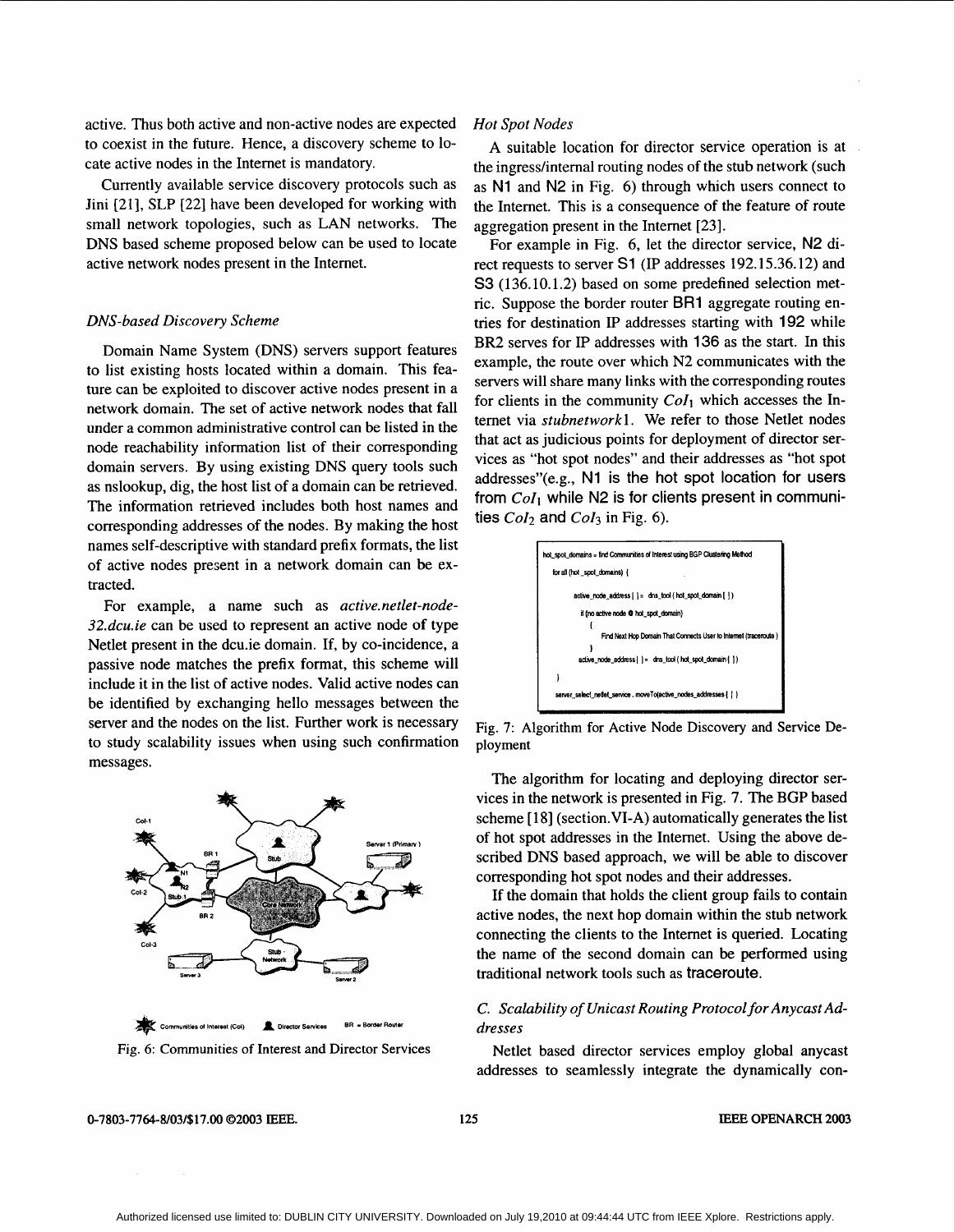structed service decision points with the client-server based web communication model. When director services are deployed within stub networks they behave as local anycast groups to the corresponding stub domain. Due to this specific nature of the Netlets approach, conventional intra-domain routing protocols will be sufficient to route packets destined to anycast receivers local to the domain. For example, distance-vector algorithms, such as **RIP** inherently provide support for anycast service [4].

Employing unicast protocols for anycast services causes each service decision point present within a stub network to take up an entry in the internal routing table. However, this approach is scalable because: (i) the number of service decision points within a network is driven by user demand local to that domain; and (ii) routing nodes present in stub networks has more free memory resources and CPU cycles when compared to routing nodes present in core networks.

Recall that when no service decision points exist within a domain, the anycast packets are routed to the primary content server which shares the same anycast address with director services (Fig. 3). The inter-domain routing can be implemented in a scalable manner using the method of Global IP Anycast (GIA) [24]. GIA uses the notion of popular and unpopular anycast groups in the Internet. The popular groups refers to those sets of anycast addresses that are often accessed by users from a particular domain. However, for unpopular groups (here, those groups which are routed to the primary server), packets are routed to a default unicast address that is encoded within the 32-bit anycast address.

# VII. BENEFITS OF EMPLOYING DIRECTOR SERVICE **NETLETS**

**Temporal Shifts** in **User Demand Across Communities of Interest:** Analysis of commercial web server logs [20] have proved the existence of demand shifting across communities of interest in the Internet. The authors of this paper propose to allocate distributed resources on demand near client locations to support such variations. Complementarily, using the Netlets approach, director services will be able move in accordance with demand to support server selection. The intelligence to support such feature can be embedded in the director services themselves.

**Scalability and Knowledge Sharing:** Selection techniques based on using measurement probes by each client for server selection will not scale for large networks such as the Internet. The Netlet scheme offers to implement scalable server-customised probing techniques. For example, director services that belong to the same server group and

operating in close vicinity (eg., the same stub domain) will be able to share measurement probes. Furthermore, director services can be scoped to probe only a reduced set of servers when the replica set comprises a large server group. **Support for Wireless Network nodes:** Wireless network nodes have constraints on the availability of local resources and power. Hence, supporting server selection software at such nodes will be inefficient. Furthermore, wireless nodes will be unable to participate in continuous communication with server groups to perform selection decisions. The Netlets scheme readily offers support for wireless nodes by implementing the decision procedure in the network rather than on the client nodes.

### VIII. EXPERIMENTS

# *Server Selection Metrics*

formulated as: The service response time perceived by a client can be

$$
ServiceTime = T_{Locate} + T_{Connect} + T_{Server}
$$

where,  $T_{Locate}$  refers to the time taken to locate a server; *TConnect* is the time required to establish the connection; and *Tserye* is the remaining time taken to serve the request.

The  $T_{Locate}$  and  $T_{Connect}$  components are dependent on the prevailing network and server conditions. The *T*<sub>Serve</sub> component is largely dependent on the request type but also depends on the server load. Hence, selection metrics that use server load and network parameters to make server selection decisions will be able to control the effect of these components on the total service response time perceived by the client. In this paper, we compare the performance of the following server selection metrics when employed by the director services: (i) server load; (ii) network latency; (iii) random selection and (iii) end-to-end processing delay.

#### **A.** *Server Load Distribution*

The first set of experiments includes: (i) the implementation of load distribution across servers using director services; and (ii) a study of the impact of server load on client perceived service response time. This set of experiments were conducted in a LAN environment with a pair of Apache servers  $[25]$   $(S_1, S_2)$  running on Linux machines. Server  $S_1$  was configured the closest to the client node (a single HOP away) while server  $S_2$  was configured with 2 HOPS as the distance metric.

These servers were configured to accept a maximum of 150 connections simultaneously. The **mod-status** module present in the Apache server was configured to monitor the

**0-7803-7764-8/03/\$17.00 632003 IEEE. 126 IEEE OPENARCH 2003**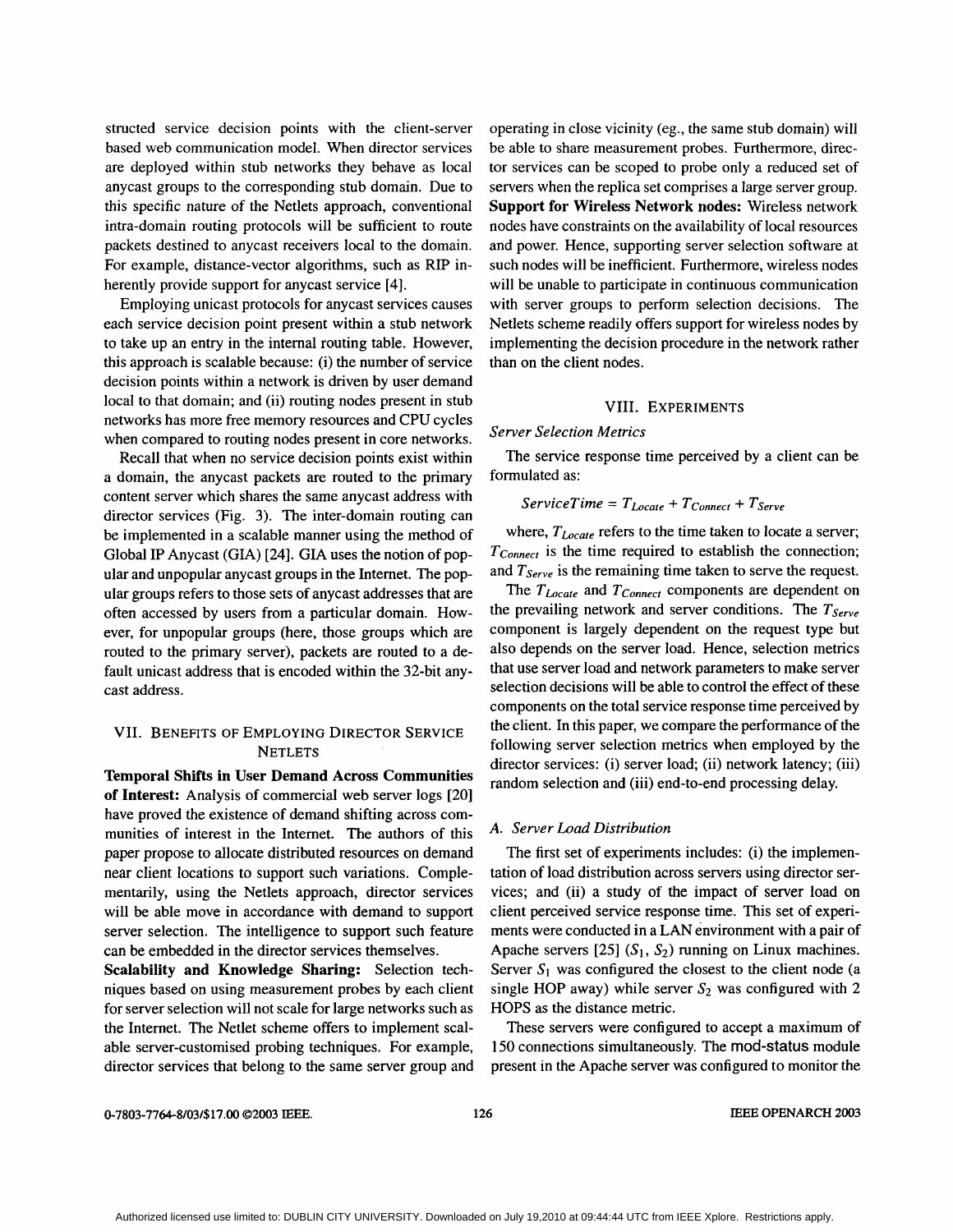<span id="page-7-0"></span>load condition on the servers. Httperf [26], a HTTP traffic generation tool was used to generate background traffic on servers. Client requests to servers were modelled with exponential inter-arrival times. The goal the director service had to accomplish was: *to route client requests to the best*  performing server based on load conditions (obtained us*ing the mod-status module of apache), thus achieving load distribution across the sewers.* The maximum load threshold at the servers was defined as 80%. The director services worked with this value for server selection.



**Fig. 8:** Load Based Server Selection

The httperf tool generated background traffic to  $S_1$ , constituting around 90% load on the server for the first 350 seconds (see Fig. 8). During this period of time, the director service routed requests to server  $S_2$ . When the background traffic was removed from server  $S_1$ , the Netlet service directed requests to the closest best performing server,  $S<sub>1</sub>$ . This corresponds to the period from 350 to 750 seconds in Fig. 8. When the background traffic was introduced back on server  $S_1$ , the director service routed requests to *S2,* thus accomplishing load distribution.

To study the impact of server load on service response time, average download latency for files from the two servers were analysed. File sizes used in our tests varied from **500K** to 5000K. Files were downloaded when server  $S_1$  was operating at 80% load and when server  $S_2$  was having 40% load imposed. This corresponds to load conditions at different instants of time in Fig. 8. The average download latency experienced for each file at both servers are shown in Fig. 9.

The average download latency offered by server  $S_2$  is 2 to 3 times less than that of the closest server  $S_1$ . Thus, we can conclude that the server load affects the response time perceived by clients. Furthermore, approaches (e.g.. [4]) based on locating closest server replicas nodes for serving



**Fig. 9:** Impact **of** Server Load on Service Response client requests thus does not always provide an accurate server selection technique.

#### *B. Server Selection in the Internet*

The next set of experiments evaluated and compared three different metrics for server selection in the Internet. For this purpose, we used a set of 10 mirror servers (www.\*.kemel.org) [27] present at different geographical locations in the Internet. File sizes used for testing the average download latencies experienced by clients varied from 500K to 15000K. The total set of measurements spanned across a 10 day period at different times of the day so as to minimise effects of caching and time-of-day effects.

*1) Random Selection:* For this metric, the director services implemented the random server selection strategy popularly followed in the Internet. Random number generators were used to decide the server to be selected from the replica set. Average download latency for each file (500K to 15000K) was recorded (see Fig. 10).



**Fig. 10:** Comparison **of** Server Selection Metrics

**0-7803-7764-8/03/\$17.00 02003 IEEJX. 127 IEEE OPENARCH 2003**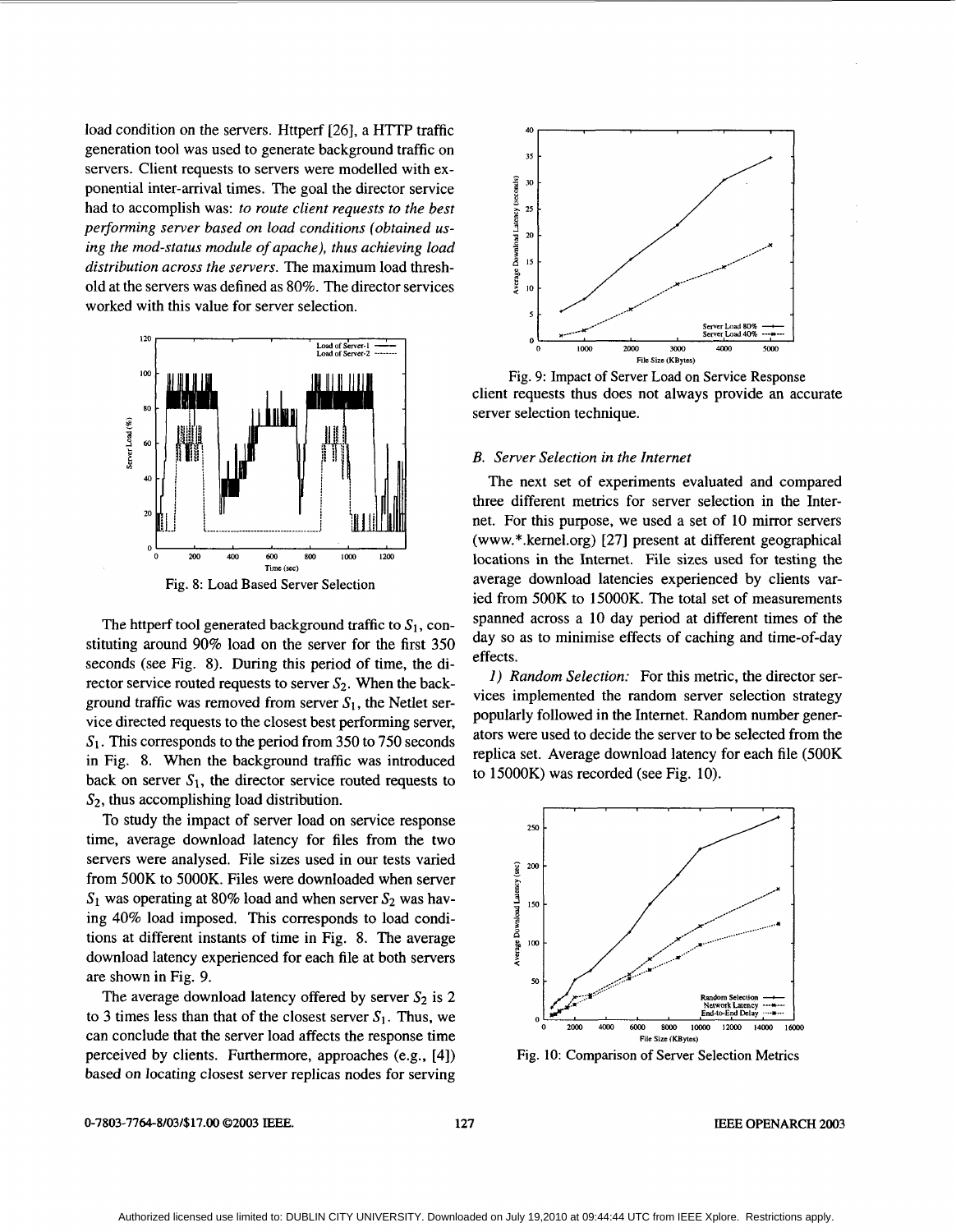The selection decision at the Netlet service was either made on past probe measurement results or on new measurements that were made prior to assigning the requests to a server. We selected the timeout period for past measurement results as 90 seconds. The timeout value was arbitrarily chosen to reduce frequent probing. The probability of selecting a server,  $S_i$ , from a replicated set of N server replicas was calculated using the following equation:

$$
Prob\left(s_{j}\right)=\frac{\sum_{j=0}^{N}1/RTT_{S_{j}}}{\sum\sum_{i=0}^{N}1/RTT_{S_{j}}}
$$

where  $RTT_{s_i}$  is the average round-trip time that corresponds to server  $S_i$  from the director service.

Based on the measurements, the server with the highest probability was selected. The average download latency for each file was recorded (see [Fig.](#page-7-0) *10).* 

*3) End-to-End Latency:* The selection metric based on network latency does not account for the load condition at server nodes. This is because the ping responses from servers are handled by server daemons other than the web server daemons. Applications that are both **CPU** intensive and delay sensitive will require both server and network load parameters to be involved in deciding the best performing server. A solution to support such decisions will be to check the end-to-end latency perceived by the client. The end-to-end latency, *Ls,,* can be formulated as

$$
L_{S_i} = RTT_{s_i} + Pdelays_i
$$

where,  $RTT_{s_i}$  is the average round-trip time to server  $S_j$ from the Netlet service and *Pdelay<sub>Si</sub>* is the request processing delay at the server. The end-to-end latency can be measured by downloading a small test file from all server replicas.

A **lOOK** file was used to measure the end-to-end latency in our experiments. We selected the timeout period for past measurement results as 90 seconds. The probability of selecting a server,  $S_i$ , from a replicated set of N server replicas was calculated using the following equation:

*Prob* (
$$
s_j
$$
) = 
$$
\frac{\sum_{j=0}^{N} 1/L_{S_j}}{\sum \sum_{i=0}^{N} 1/L_{S_i}}
$$

The average download latency for each file from the group was recorded (see [Fig. 10\).](#page-7-0)

### *Metric Comparison*

The end-to-end latency technique performs the best among all the three schemes discussed (see Fig.10). This finding is consistent with results presented in **[8].** The random selection technique popularly followed in the Internet offered the worst performance. The average download latency offered by this technique was 3 times more than the end-to-end latency and almost twice that of the network latency based approach. The technique of downloading small test files to measure end-to-end latency will not scale for servers containing large set of replicas in the Internet. A scalable approach as described in section VI1 can be adapted.

### Ix. **CONCLUSIONS AND FUTURE WORK**

In this paper, we presented a novel technique to support transparent and flexible server selection in the Internet. The Netlets based approach provides a client-side server selection solution which is server-customisable, scalable and fault transparent. Our approach combines the benefits of anycast addressing with a mechanism allowing the adoption of any server selection algorithm. By using mobile agent technology in the form of Netlets, service decision points can be deployed dynamically to the locations in the network where they can most efficiently serve a large number of clients. This approach makes our solution inherently scalable, since it minimises the amount of overhead generated by measurement probes.

Future work will extend the server selection mechanism to be content-aware. This will allow the scheme **to** automatically select routes to servers which provide a level of *QoS* support relevant to the type of content.

# **REFERENCES**

- **Thomas P. Brisco. DNS support for load balancing.** *RFC 1794:,*  **[http://info.intemet.isi.edu/innote](http://info.intemet.isi.edu/innotes)s /rfc/files/rfcl794.txt April 1995.**
- **D.Andresen et al. SWEB: Towards a Scalable World Wide Web Server on Multicomputers.** *Proc. of 10th IEEE International Syrup. on Parallel Processing,* **IPPS April 1996.**
- **T. Mendez C. Partrige and M. Miliken. Host anycasting service.**  *RFC* **1546, Nov. 1993.**
- **R. Engel et al. Using ip anycast for load distribution and server location.** *In Proc. Third Global Internet Conference,* **1998.**
- **M. Yamamoto et.al H. Miura. Server load balancing with network support: Active anycast.** *The Second Intemational Working Conference on Active Networks(lWAN),* **pages 371-384,2000.**
- **Ellen W. Zegura, Mostafa H. Ammar, Zongming Fei, and Samrat Bhattacharjee. Application-layer anycasting: a server selection architecture and use in a replicated Web service.** *IEEDACM Transactions on Networking,* **8(4):455-466,2000.**